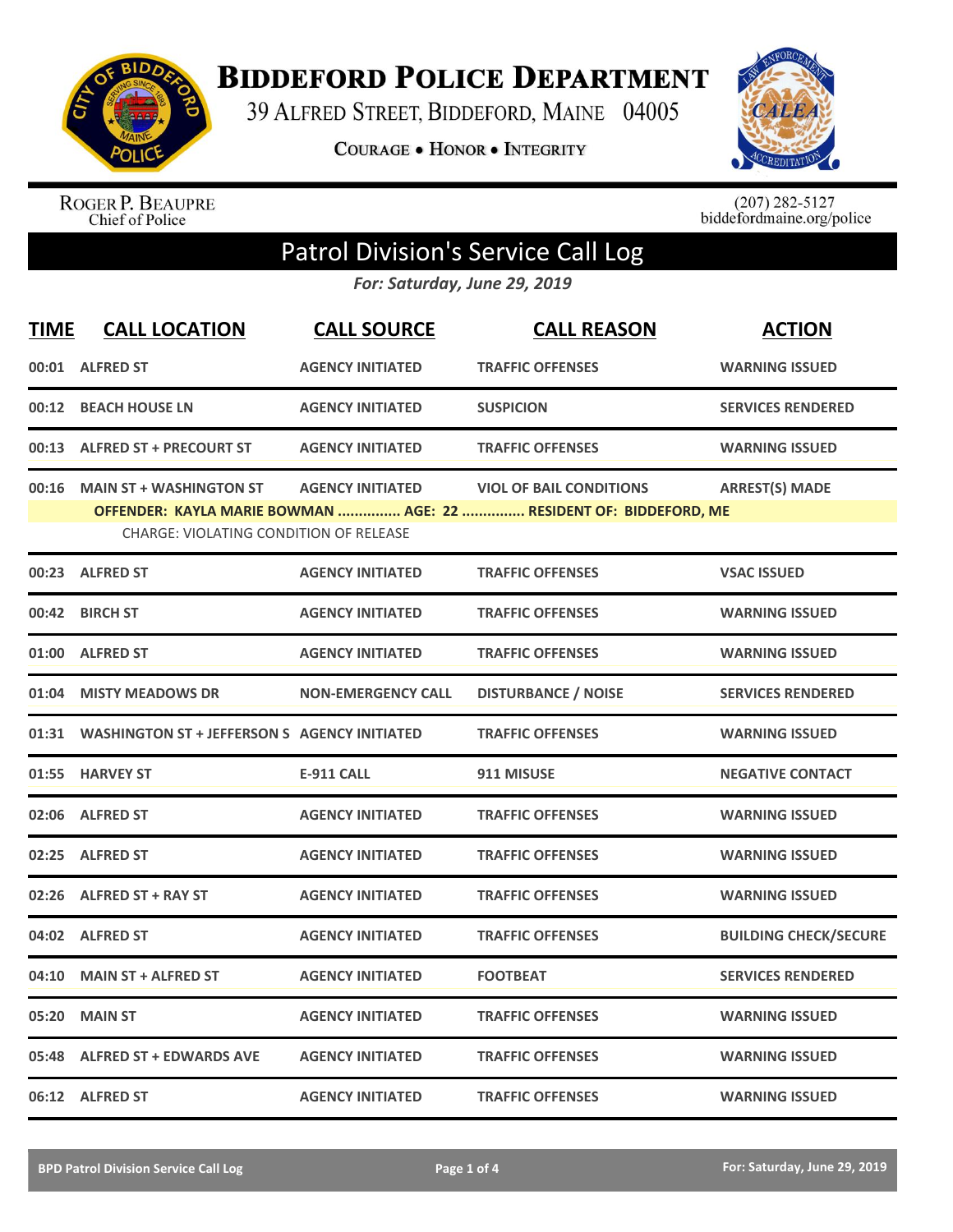| <b>TIME</b> | <b>CALL LOCATION</b>                           | <b>CALL SOURCE</b>                | <b>CALL REASON</b>                                                    | <b>ACTION</b>             |
|-------------|------------------------------------------------|-----------------------------------|-----------------------------------------------------------------------|---------------------------|
|             | 06:15 ALFRED ST                                | <b>AGENCY INITIATED</b>           | <b>TRAFFIC OFFENSES</b>                                               | <b>WARNING ISSUED</b>     |
|             | 06:43 ELM ST + ALFRED ST                       | <b>AGENCY INITIATED</b>           | <b>TRAFFIC OFFENSES</b>                                               | <b>WARNING ISSUED</b>     |
|             | 07:48 ALFRED ST + DENTAL AVE                   | <b>AGENCY INITIATED</b>           | <b>TRAFFIC OFFENSES</b>                                               | <b>WARNING ISSUED</b>     |
|             | 08:18 ALFRED ST                                | <b>NON-EMERGENCY CALL</b>         | <b>ROAD HAZARD</b>                                                    | <b>REMOVED HAZARD</b>     |
|             | 08:20 LAMBERT ST                               | <b>AGENCY INITIATED</b>           | <b>TRAFFIC OFFENSES</b>                                               | <b>VSAC ISSUED</b>        |
|             | 08:26 ALFRED ST                                | <b>AGENCY INITIATED</b>           | <b>TRAFFIC OFFENSES</b>                                               | <b>VSAC ISSUED</b>        |
|             | 08:53 ELM ST                                   | <b>AGENCY INITIATED</b>           | <b>TRAFFIC OFFENSES</b>                                               | <b>VSAC ISSUED</b>        |
|             | 09:02 ELM ST                                   | <b>NON-EMERGENCY CALL</b>         | <b>SUSPICION</b>                                                      | <b>SERVICES RENDERED</b>  |
|             | 09:09 ALFRED ST + LAMBERT ST                   | <b>AGENCY INITIATED</b>           | <b>TRAFFIC OFFENSES</b>                                               | <b>WARNING ISSUED</b>     |
|             | 10:07 ALFRED ST                                | E-911 CALL                        | 911 MISUSE                                                            | <b>NO ACTION REQUIRED</b> |
|             | 10:26 SOUTH ST + RIVER RD                      | <b>AGENCY INITIATED</b>           | <b>ALL OTHER</b>                                                      | <b>SERVICES RENDERED</b>  |
|             | 10:27 SOUTH ST                                 | <b>AGENCY INITIATED</b>           | <b>ALL OTHER</b>                                                      | <b>SERVICES RENDERED</b>  |
|             | 10:34 ROUND HILL ST + ROBERTS ST               | <b>AGENCY INITIATED</b>           | <b>TRAFFIC OFFENSES</b>                                               | <b>VSAC ISSUED</b>        |
|             | 10:44 ROBERTS ST                               | <b>AGENCY INITIATED</b>           | <b>TRAFFIC OFFENSES</b>                                               | <b>VSAC ISSUED</b>        |
|             | 11:08 FREEMAN ST                               | <b>NON-EMERGENCY CALL</b>         | <b>ANIMAL COMPLAINT</b>                                               | <b>SERVICES RENDERED</b>  |
|             | 11:19 MAINE TPKE                               | <b>AGENCY INITIATED</b>           | <b>TRAFFIC OFFENSES</b>                                               | <b>VSAC ISSUED</b>        |
|             | 11:40 ALFRED ST + BOULDER WAY AGENCY INITIATED |                                   | <b>TRAFFIC OFFENSES</b>                                               | <b>VSAC ISSUED</b>        |
|             | 12:04 ALFRED ST                                | <b>AGENCY INITIATED</b>           | <b>TRAFFIC OFFENSES</b>                                               | <b>VSAC ISSUED</b>        |
|             | 12:04 ANDREWS RD                               | E-911 CALL                        | 911 MISUSE                                                            | <b>NO ACTION REQUIRED</b> |
|             | 12:05 MASON ST                                 | E-911 CALL                        | <b>MISSING PERSON</b>                                                 | <b>SERVICES RENDERED</b>  |
|             | 12:12 PETER POND LN                            | <b>E-911 CALL</b>                 | 911 MISUSE                                                            | <b>WARNING ISSUED</b>     |
|             | 12:22 MAY ST                                   | <b>E-911 CALL</b>                 | 911 MISUSE                                                            | <b>UNFOUNDED</b>          |
|             | 12:27 CUTTS ST                                 | NON-EMERGENCY CALL WARRANT ARREST |                                                                       | <b>ARREST(S) MADE</b>     |
|             | <b>CHARGE: WARRANT ARREST</b>                  |                                   | OFFENDER: MITCHELL ROBERT RIVARD  AGE: 32  RESIDENT OF: BIDDEFORD, ME |                           |
|             | 13:18 WEST CUTTS ST                            | <b>AGENCY INITIATED</b>           | <b>ANIMAL COMPLAINT</b>                                               | <b>NEGATIVE CONTACT</b>   |
|             | 13:35 FOREST ST                                | <b>AGENCY INITIATED</b>           | <b>TRAFFIC OFFENSES</b>                                               | <b>VSAC ISSUED</b>        |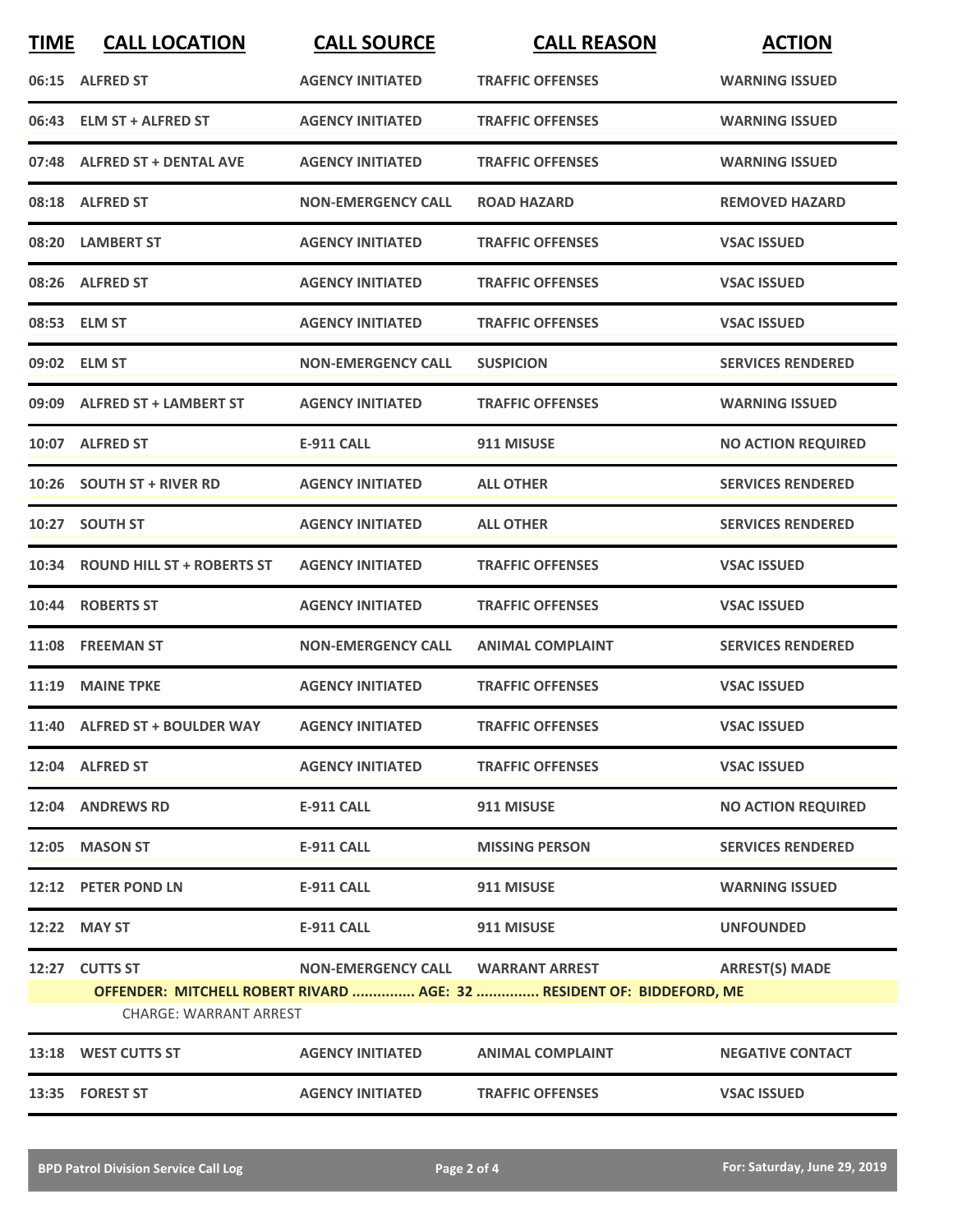| <b>TIME</b> | <b>CALL LOCATION</b>                                                                                                                                                                                  | <b>CALL SOURCE</b>        | <b>CALL REASON</b>                               | <b>ACTION</b>                |  |
|-------------|-------------------------------------------------------------------------------------------------------------------------------------------------------------------------------------------------------|---------------------------|--------------------------------------------------|------------------------------|--|
|             | 13:39 ALFRED ST                                                                                                                                                                                       | <b>E-911 CALL</b>         | 911 MISUSE                                       | <b>NO ACTION REQUIRED</b>    |  |
|             | 13:52 GREEN ST                                                                                                                                                                                        | <b>E-911 CALL</b>         | <b>SUSPICION</b>                                 | <b>SERVICES RENDERED</b>     |  |
|             | 13:56 PRECOURT ST + CARVER ST                                                                                                                                                                         | <b>AGENCY INITIATED</b>   | <b>TRAFFIC OFFENSES</b>                          | <b>VSAC ISSUED</b>           |  |
|             | 14:11 COLE RD                                                                                                                                                                                         | <b>E-911 CALL</b>         | <b>ANIMAL COMPLAINT</b>                          | <b>SERVICES RENDERED</b>     |  |
|             | 14:17 ELM ST                                                                                                                                                                                          | <b>AGENCY INITIATED</b>   | <b>TRAFFIC OFFENSES</b>                          | <b>VSAC ISSUED</b>           |  |
|             | 14:22 LIBERTY AVE                                                                                                                                                                                     | <b>NON-EMERGENCY CALL</b> | <b>ASSIST PD AGENCY</b>                          | <b>NEGATIVE CONTACT</b>      |  |
|             | 14:57 WEST ST                                                                                                                                                                                         | <b>NON-EMERGENCY CALL</b> | <b>ANIMAL COMPLAINT</b>                          | <b>SERVICES RENDERED</b>     |  |
|             | 15:18 ISLAND VIEW DR                                                                                                                                                                                  | <b>NON-EMERGENCY CALL</b> | <b>BURGLARY OF A MOTOR VEHICLE</b>               | <b>SERVICES RENDERED</b>     |  |
|             | 15:46 ALFRED ST                                                                                                                                                                                       | <b>NON-EMERGENCY CALL</b> | <b>COURT ORDERED CHECK IN</b>                    | <b>SERVICES RENDERED</b>     |  |
|             | 16:08 WEST ST                                                                                                                                                                                         | <b>NON-EMERGENCY CALL</b> | <b>ALL OTHER</b>                                 | <b>REFERRED OTHER AGENCY</b> |  |
|             | 16:16 ALFRED ST + MAY ST                                                                                                                                                                              | <b>AGENCY INITIATED</b>   | <b>TRAFFIC OFFENSES</b>                          | <b>WARNING ISSUED</b>        |  |
|             | 16:24 MCKENNEY DR                                                                                                                                                                                     | <b>NON-EMERGENCY CALL</b> | <b>SUSPICION</b>                                 | <b>SERVICES RENDERED</b>     |  |
|             | 16:43 POOL ST + HILLS BEACH RD                                                                                                                                                                        | <b>AGENCY INITIATED</b>   | <b>TRAFFIC OFFENSES</b>                          | <b>VSAC ISSUED</b>           |  |
|             | 16:52 JEFFERSON ST                                                                                                                                                                                    | <b>E-911 CALL</b>         | 911 MISUSE                                       | <b>NO ACTION REQUIRED</b>    |  |
|             | <b>18:13 BRADBURY ST</b>                                                                                                                                                                              | <b>NON-EMERGENCY CALL</b> | <b>PARKING COMPLAINT</b>                         | <b>NO VIOLATION</b>          |  |
|             | 18:21 WATER ST + PIKE ST                                                                                                                                                                              | <b>AGENCY INITIATED</b>   | <b>WARRANT ARREST</b>                            | <b>ARREST(S) MADE</b>        |  |
|             | OFFENDER: MASON CESARDIO SOTO  AGE: 29  RESIDENT OF: KENNEBUNK, ME<br>CHARGE: OPERATING WHILE LICENSE SUSPENDED OR REVOKED<br>CHARGE: VIOLATING CONDITION OF RELEASE<br><b>CHARGE: WARRANT ARREST</b> |                           |                                                  |                              |  |
|             | 18:22 HIGH ST + BACON ST                                                                                                                                                                              | <b>NON-EMERGENCY CALL</b> | <b>DRUNKENNESS</b>                               | <b>TRANSPORT TO HOSPITAL</b> |  |
|             | 18:25 HILL ST                                                                                                                                                                                         | <b>AGENCY INITIATED</b>   | <b>SUSPICION</b>                                 | <b>SERVICES RENDERED</b>     |  |
|             | <b>18:40 MAIN ST</b>                                                                                                                                                                                  | <b>NON-EMERGENCY CALL</b> | <b>DOMESTIC COMPLAINTS</b>                       | <b>REPORT TAKEN</b>          |  |
|             | 19:17 WEST ST                                                                                                                                                                                         | <b>NON-EMERGENCY CALL</b> | ATTEMPTED/THREATENED SUICIDE TRANSPORT TO CRISIS |                              |  |
|             | 19:42 ELM ST                                                                                                                                                                                          | <b>NON-EMERGENCY CALL</b> | <b>SUSPICION</b>                                 | <b>GONE ON ARRIVAL</b>       |  |
|             | 19:50 HARDING ST                                                                                                                                                                                      | <b>NON-EMERGENCY CALL</b> | ATTEMPTED/THREATENED SUICIDE REPORT TAKEN        |                              |  |
|             | 21:00 ELM ST                                                                                                                                                                                          | <b>AGENCY INITIATED</b>   | <b>TRAFFIC OFFENSES</b>                          | <b>WARNING ISSUED</b>        |  |
|             | 21:28 KEELY WAY                                                                                                                                                                                       | <b>E-911 CALL</b>         | 911 MISUSE                                       | <b>NO ACTION REQUIRED</b>    |  |